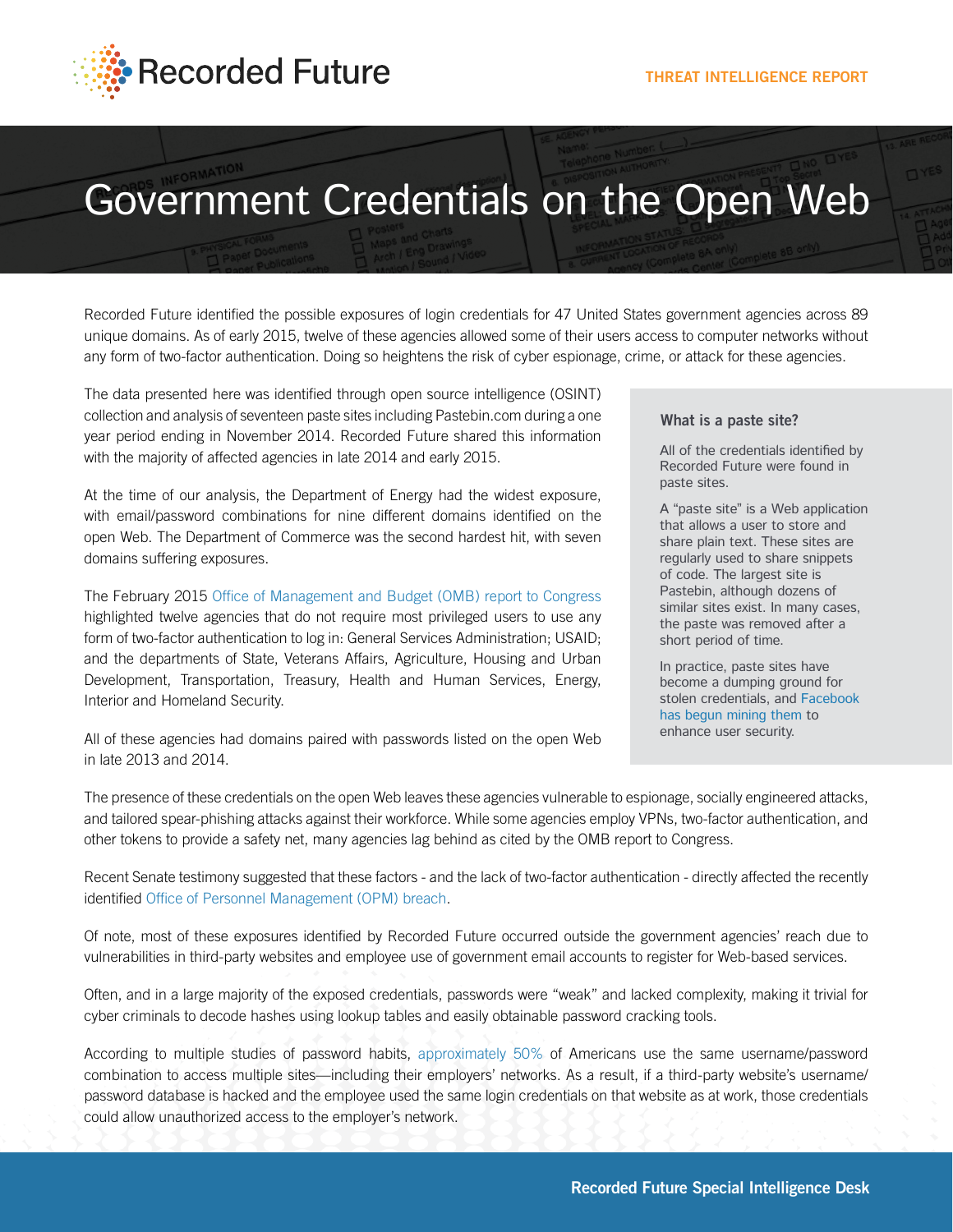## **OPM Focused Survey**

Recorded Future analyzed a range of domains associated with the Office of Professional Management. OPM.gov was found paired with multiple clear text or hashed passwords in our open source analysis.



*An OPM leaked credential from Recorded Future analysis.*

#### **What Constitutes Exposure?**

An exposure consists of an email and password combination, with the two most common variants taking the following forms:



Supported by publicly available information on data.gov, this OSINT research analyzed Recorded Future's indexed paste sites for mentions of all [Federal Executive Agency domains](https://inventory.data.gov/dataset/federal-executive-agency-internet-domains-as-of-06172014/resource/b626ef1f-9019-41c4-91aa-5ae3f7457328) (e.g., [whitehouse.gov](http://whitehouse.gov)) on seventeen paste sites including Pastebin.com from November 3, 2013 to November 3, 2014.

| $=$ Events<br>Involving sandia.gov in Email x<br>Event Type Any event type | 1<br>n@sandia.gov,<br>9f590db6f2be2499c02ffb3421816324<br>$19 \atop 2014$<br>and sandia.gov mentioned<br>1 reference . 1 source                                                             |
|----------------------------------------------------------------------------|---------------------------------------------------------------------------------------------------------------------------------------------------------------------------------------------|
| Event Time Nov 3 2013--Nov 3 2014 x<br>Publish Time Anytime                | 4682 username, email, password leaked by AngrySec<br>n@sandia.gov 9f590db6f2be2499c02ffb3421816324.99<br>66<br>May 19, 2014, 10:53 · PasteBin<br>F Flag for review . Save this reference to |
| Paste Site<br>Sources<br>Exclude Nothing selected                          | http://pastebin.com/d81sZCGD · Show all events from this document · Cached Paste                                                                                                            |

*Example of a query and returned results.*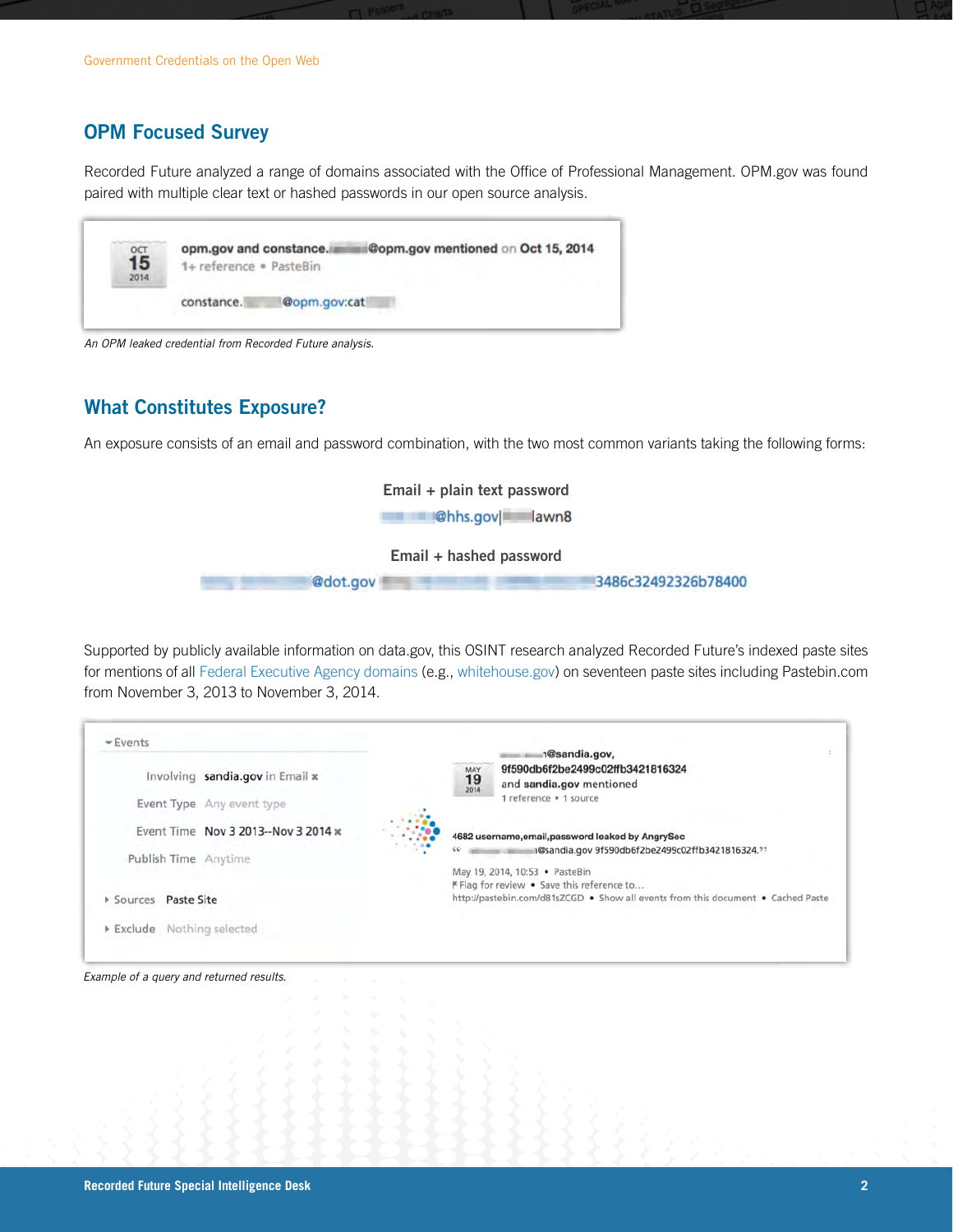### **Gauging Exposure is Difficult**

When results returned for the various domains, Recorded Future confirmed the presence of U.S. government email accounts paired with plain text or hashed passwords.

In many cases, our research identified the immediate removal of the credentials by sites such as pastebin.com. However, to Recorded Future's knowledge, no efforts have been made to contact government agencies whose credentials may be posted on a paste site. Further, while the information may be removed from a paste site, it likely still circulates in private circles and is available to the original attackers. Due to the lack of context with most publicly announced data exfiltration, it's unclear when specific attacks occurred or if the original attacker had attempted to leverage any stolen information.

However, in multiple cases, government email addresses paired with a password remain easily identifiable online. Because [approximately 50%](https://nakedsecurity.sophos.com/2013/04/23/users-same-password-most-websites/) of workers reuse a single password, many of these password combinations were likely valid at some point in time.

#### **Count of Domains With Leaked Credentials, per Department or Agency**

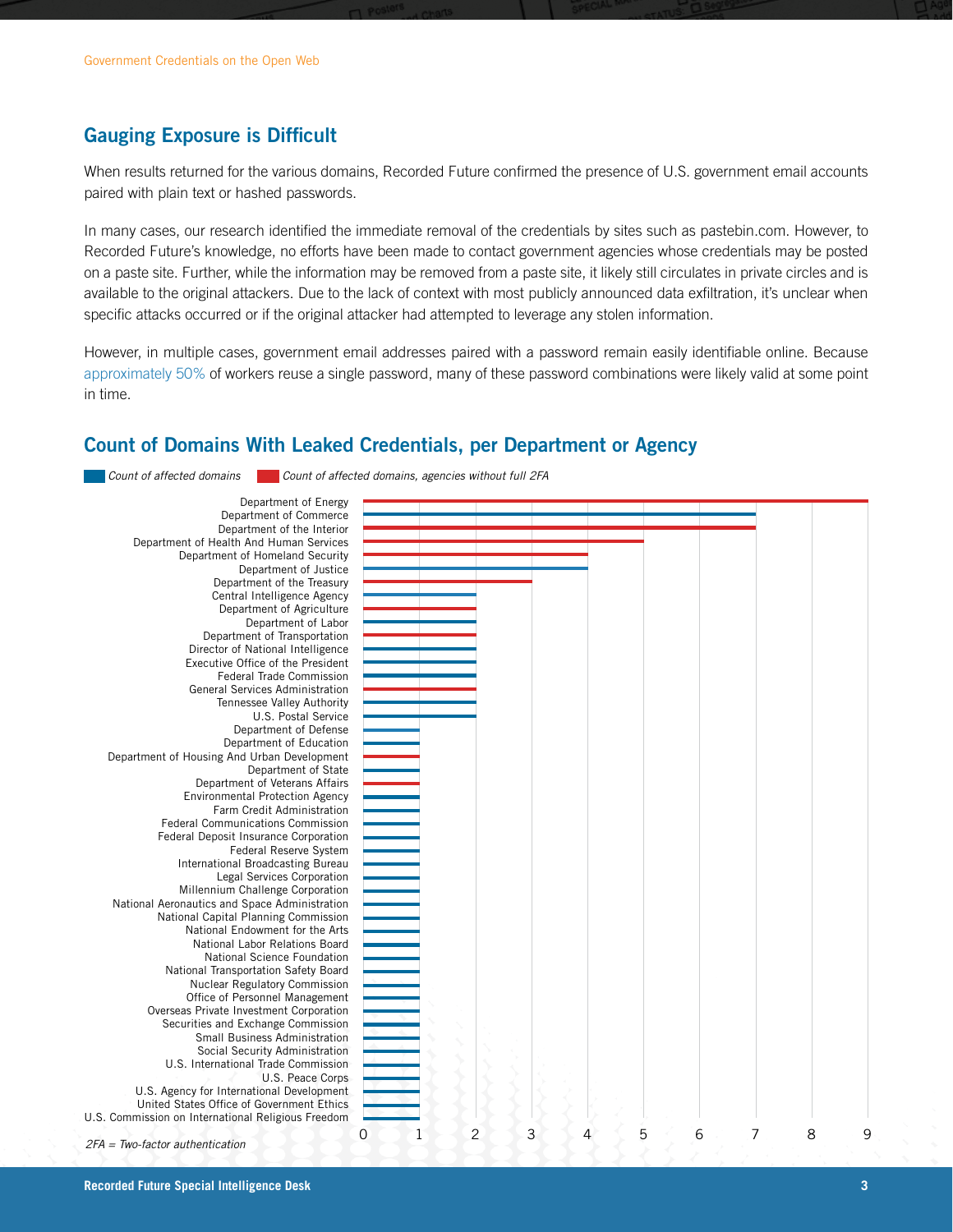The leaked credentials originated from a range of vectors, targeted and untargeted. Government agencies have been specifically targeted by hacktivists with political motivations, such as individuals associated with #OpSaveGaza, and #OpLeak. Other leaks were perpetrated by actors claiming affiliation with LulzSec, SwaggSec, Wikileaks, and Anonymous.

However, many credentials are just included in email and password dumps from hacks that lacked targeting and exploited a window of opportunity on a vulnerable third-party site, service, or individual. Examples of this include the hacking of a natural history museum, a sports news site, and an individual USG employee. Often, these attacks leverage freely-traded exploits against unpatched sites and servers.



Many of these government entities maintain both classified and unclassified networks, storing privileged information on the classified networks. Much can be gleaned from examining unclassified systems readily accessible from the open Web, and login portals are easily found through simple search engine queries.

#### **Recommended Actions**



- › Enable multi-factor authentication and/or VPNs.
- › Require Government employees to use stronger passwords and change those passwords with greater regularity.
- › Gauge and define use of government email addresses on third-party sites.
- › Maintain awareness of third-party breaches and regularly assess exposure.
- › Ensure Robot Exclusion Standard (robots.txt) is set for government login pages to prevent listing of webmail/Web-services in search engines.

#### **Where Are the Specific Domains and Logins?**

As with our previous research on exposed credentials, Recorded Future made the editorial decision to not identify the list of specific exposed domains and associated credentials, since an email/password pairing from a third-party site does not guarantee a valid credential for that agency's webmail or network. We do not aim to claim any specific breaches, only to highlight potential evidence in open source. Further, some agencies have VPNs, two-factor authentication, tokens, etc. that would remediate such a leak.

That said, many credentials with easily discoverable logins remain posted to social media, forums, and paste sites. While